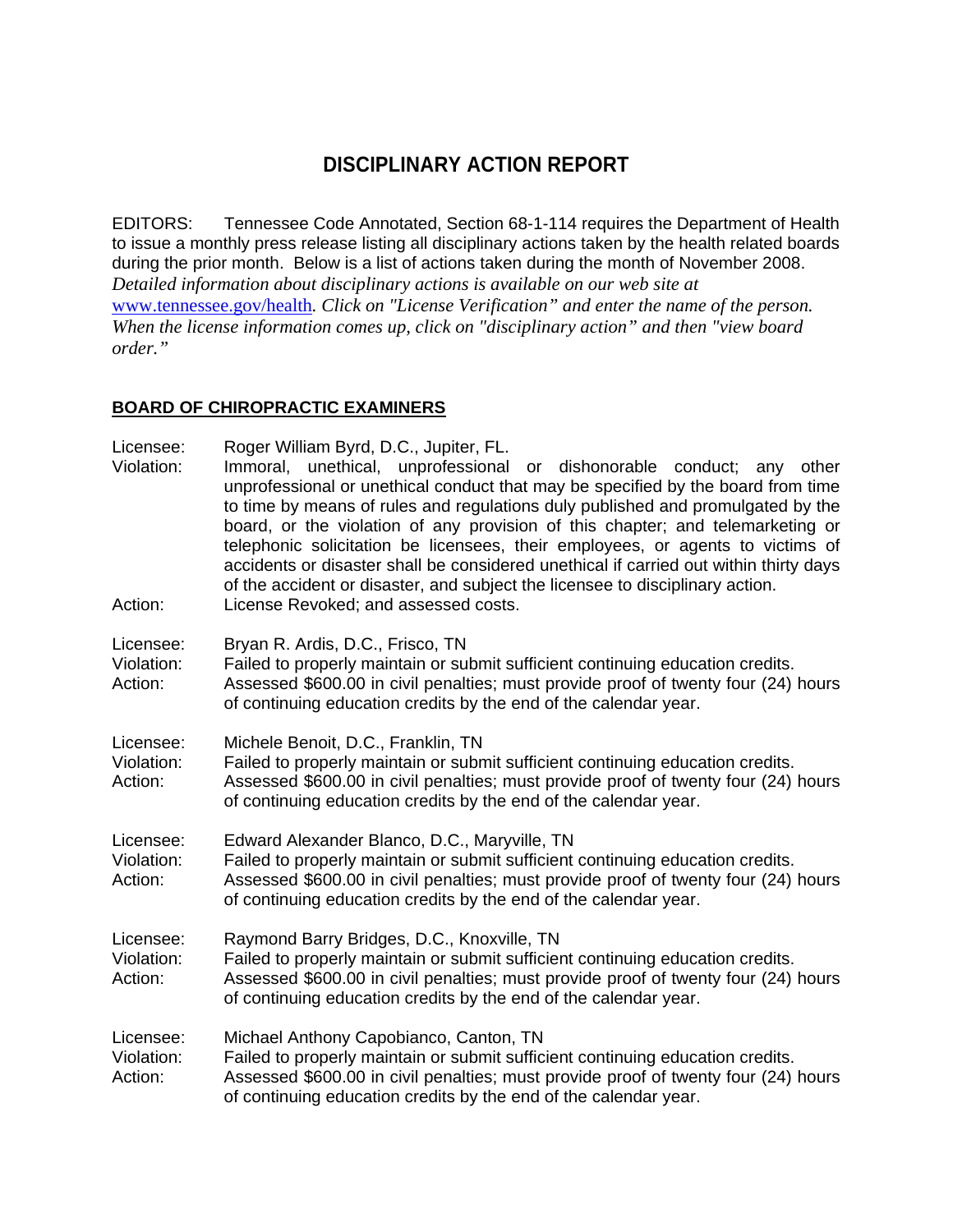| Licensee:<br>Violation:<br>Action: | Suman Chaudhuri, D.C., Nashville, TN<br>Failed to properly maintain or submit sufficient continuing education credits.<br>Assessed \$600.00 in civil penalties; must provide proof of twenty four (24) hours<br>of continuing education credits by the end of the calendar year.           |
|------------------------------------|--------------------------------------------------------------------------------------------------------------------------------------------------------------------------------------------------------------------------------------------------------------------------------------------|
| Licensee:<br>Violation:<br>Action: | Cecil Eugene Collins Jr., D.C., Abingdon, TN<br>Failed to properly maintain or submit sufficient continuing education credits.<br>Assessed \$600.00 in civil penalties; must provide proof of twenty four (24) hours<br>of continuing education credits by the end of the calendar year.   |
| Licensee:<br>Violation:<br>Action: | Crawford Daniel Compton, D.C., Adairsville, TN<br>Failed to properly maintain or submit sufficient continuing education credits.<br>Assessed \$600.00 in civil penalties; must provide proof of twenty four (24) hours<br>of continuing education credits by the end of the calendar year. |
| Licensee:<br>Violation:<br>Action: | Brent W. Davis, D.C., Nasvhille, TN<br>Failed to properly maintain or submit sufficient continuing education credits.<br>Assessed \$600.00 in civil penalties; must provide proof of twenty four (24) hours<br>of continuing education credits by the end of the calendar year.            |
| Licensee:<br>Violation:<br>Action: | Jesse Amos Dean III, D.C., Milan, TN<br>Failed to properly maintain or submit sufficient continuing education credits.<br>Assessed \$600.00 in civil penalties; must provide proof of twenty four (24) hours<br>of continuing education credits by the end of the calendar year.           |
| Licensee:<br>Violation:<br>Action: | Karen M. Feeley, D.C., Jonesborough, TN<br>Failed to properly maintain or submit sufficient continuing education credits.<br>Assessed \$600.00 in civil penalties; must provide proof of twenty four (24) hours<br>of continuing education credits by the end of the calendar year.        |
| Licensee:<br>Violation:<br>Action: | James Goldman, D.C., Cleveland, TN<br>Failed to properly maintain or submit sufficient continuing education credits.<br>Assessed \$600.00 in civil penalties; must provide proof of twenty four (24) hours<br>of continuing education credits by the end of the calendar year.             |
| Licensee:<br>Violation:<br>Action: | Charles Mark Hendricks, D.C., Ashland City, TN<br>Failed to properly maintain or submit sufficient continuing education credits.<br>Assessed \$300.00 in civil penalties; must provide proof of twenty four (24) hours<br>of continuing education credits by the end of the calendar year. |
| Licensee:<br>Violation:<br>Action: | Mark E. Holliman, D.C., Memphis, TN<br>Failed to properly maintain or submit sufficient continuing education credits.<br>Assessed \$600.00 in civil penalties; must provide proof of twenty four (24) hours<br>of continuing education credits by the end of the calendar year.            |
| Licensee:<br>Violation:<br>Action: | Bobby R. Jackson, D.C., Gallatin, TN<br>Failed to properly maintain or submit sufficient continuing education credits.<br>Assessed \$600.00 in civil penalties; must provide proof of twenty four (24) hours<br>of continuing education credits by the end of the calendar year.           |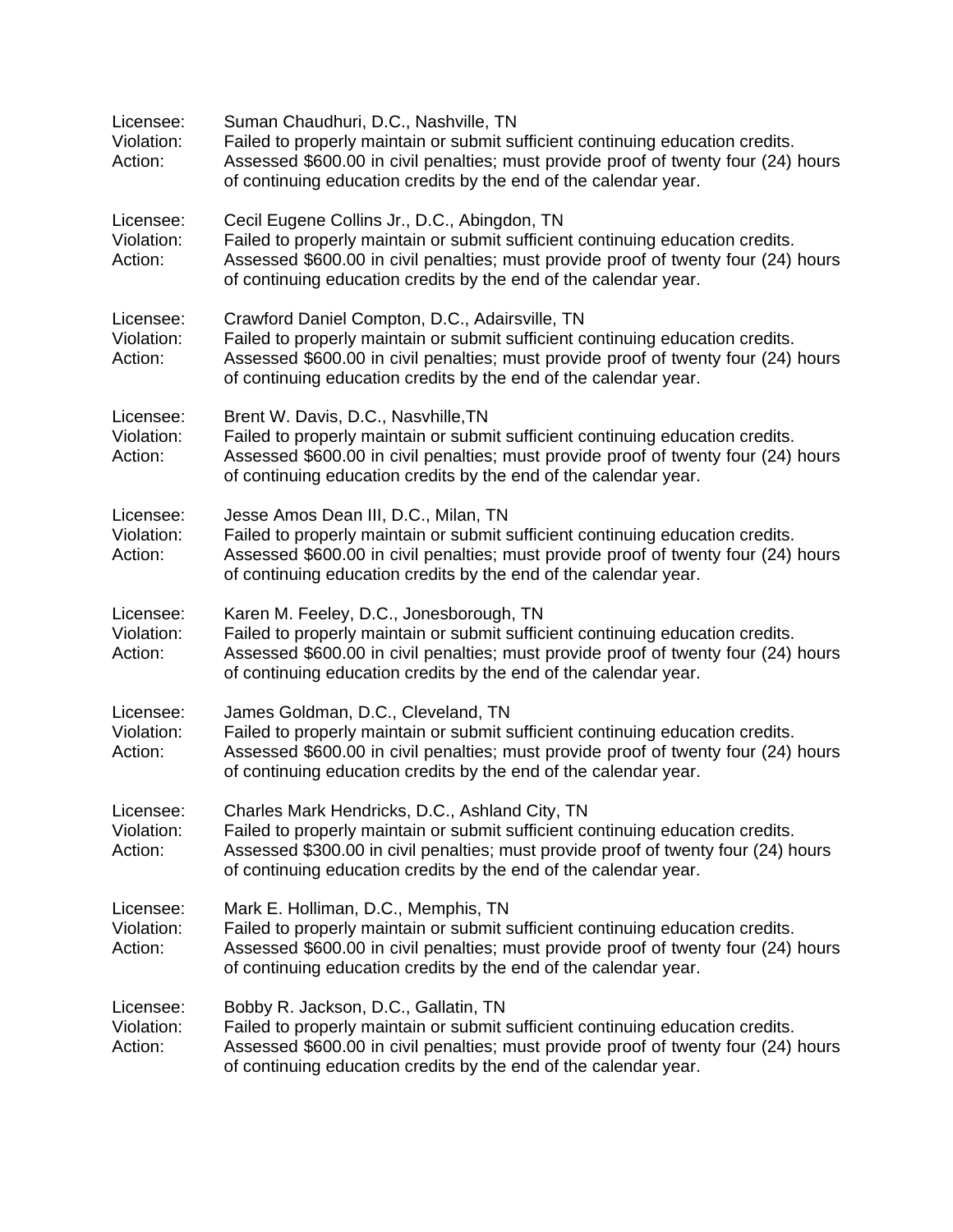| Licensee:<br>Violation:<br>Action: | Chad C. Jacobs, D.C., Knoxville, TN<br>Failed to properly maintain or submit sufficient continuing education credits.<br>Assessed \$600.00 in civil penalties; must provide proof of twenty four (24) hours<br>of continuing education credits by the end of the calendar year.         |
|------------------------------------|-----------------------------------------------------------------------------------------------------------------------------------------------------------------------------------------------------------------------------------------------------------------------------------------|
| Licensee:<br>Violation:<br>Action: | Matthew Aaron Lester, D.C., Knoxville, TN<br>Failed to properly maintain or submit sufficient continuing education credits.<br>Assessed \$600.00 in civil penalties; must provide proof of twenty four (24) hours<br>of continuing education credits by the end of the calendar year.   |
| Licensee:<br>Violation:<br>Action: | Jason Malucci, D.C., Brentwood, TN<br>Failed to properly maintain or submit sufficient continuing education credits.<br>Assessed \$300.00 in civil penalties; must provide proof of twenty four (24) hours<br>of continuing education credits by the end of the calendar year.          |
| Licensee:<br>Violation:<br>Action: | Carole K. Martin, D.C., Hendersonville, TN.<br>Failed to properly maintain or submit sufficient continuing education credits.<br>Assessed \$600.00 in civil penalties; must provide proof of twenty four (24) hours<br>of continuing education credits by the end of the calendar year. |
| Licensee:<br>Violation:<br>Action: | Michael Plambeck, D.C., Arlington, TN<br>Failed to properly maintain or submit sufficient continuing education credits.<br>Assessed \$600.00 in civil penalties; must provide proof of twenty four (24) hours<br>of continuing education credits by the end of the calendar year.       |
| Licensee:<br>Violation:<br>Action: | Paul David Porceddu, D.C., Brentwood, TN<br>Failed to properly maintain or submit sufficient continuing education credits.<br>Assessed \$600.00 in civil penalties; must provide proof of twenty four (24) hours<br>of continuing education credits by the end of the calendar year.    |
| Licensee:<br>Violation:<br>Action: | Russell S. Smith, D.C., Cleveland, TN<br>Failed to properly maintain or submit sufficient continuing education credits.<br>Assessed \$600.00 in civil penalties; must provide proof of twenty four (24) hours<br>of continuing education credits by the end of the calendar year.       |
| Licensee:<br>Violation:<br>Action: | Renwick Eddie Tucker, D.C., Cordova, TN<br>Failed to properly maintain or submit sufficient continuing education credits.<br>Assessed \$600.00 in civil penalties; must provide proof of twenty four (24) hours<br>of continuing education credits by the end of the calendar year.     |
| Licensee:<br>Violation:<br>Action: | Angela Gayle Walk, D.C., Nashville, TN<br>Failed to properly maintain or submit sufficient continuing education credits.<br>Assessed \$600.00 in civil penalties; must provide proof of twenty four (24) hours<br>of continuing education credits by the end of the calendar year.      |
| Licensee:<br>Violation:<br>Action: | Roger L. Ward, D. C., Elizabethton, TN<br>Failed to properly maintain or submit sufficient continuing education credits.<br>Assessed \$600.00 in civil penalties; must provide proof of twenty four (24) hours<br>of continuing education credits by the end of the calendar year.      |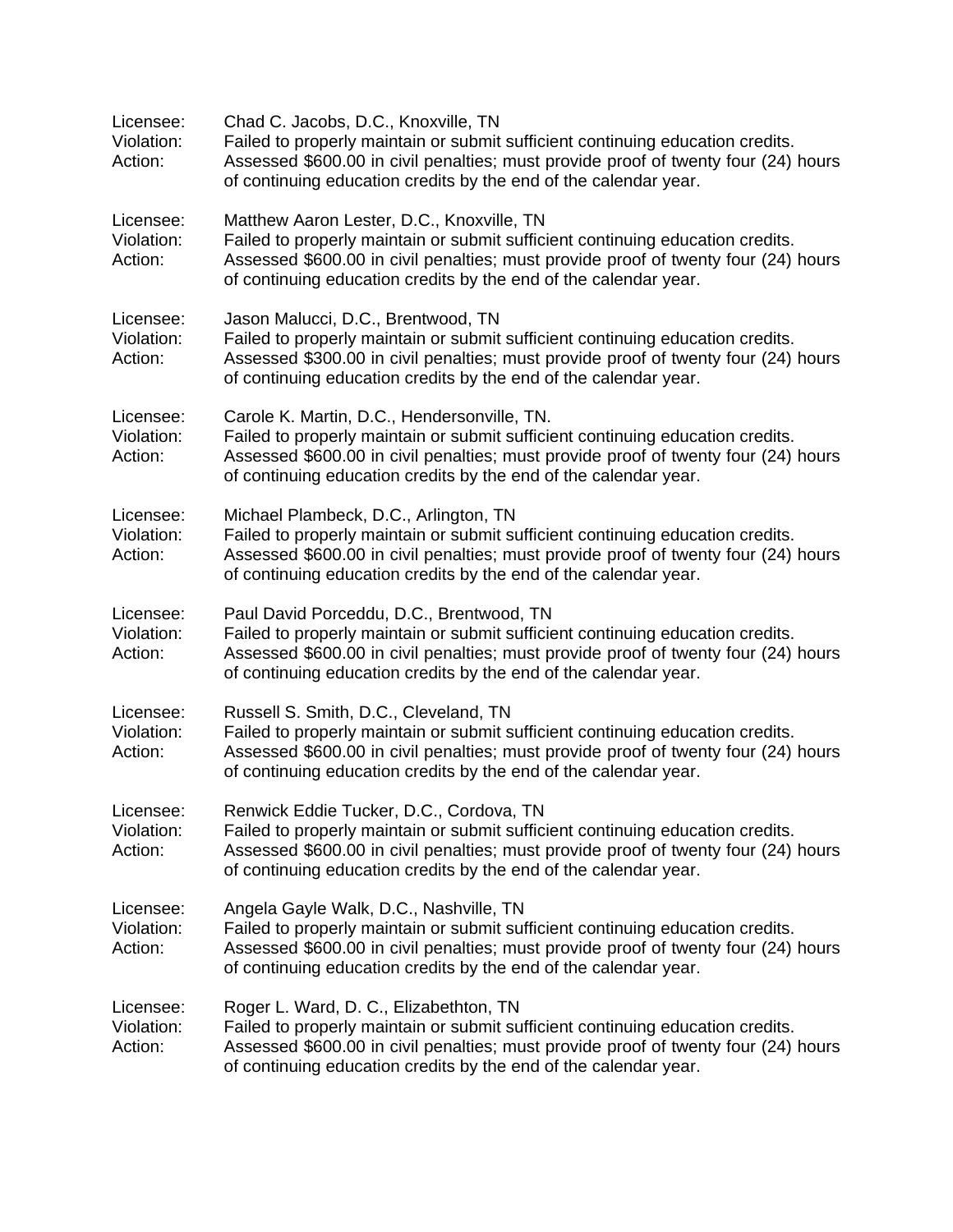#### **BOARD OF DENTISTRY**

Licensee: Nancy Lynn Burks, R.D.A., South Pittsburg, TN.

- Violation: Unprofessional, dishonorable or unethical conduct; conviction of a felony, conviction of any offense under state or federal drug laws or conviction of any offense involving moral turpitude; and disciplinary action against a person licensed to practice dentistry or dental hygiene or registered to practice as a dental assistant by another state or territory of the United States for any acts or omissions that would constitute grounds for discipline of a person licensed or registered in this state.
- Action: Registration placed on probation for two (2) years; must gain and maintain the advocacy of the Concerned Dental Professional Committee (CDPC) throughout probationary period.

#### **BOARD OF MEDICAL EXAMINERS**

Licensee: Gardener L. Dixon, M.D., Winchester, TN

- Violation: Unprofessional, dishonorable or unethical conduct, to wit; violation of O.C.R.R.S.T. 0880-2-.14(7) as to patient care, diagnosis, testing, therapeutic planning; gross malpractice, or a pattern of continued or repeated malpractice, ignorance, negligence or incompetence in the course of medical practice; and dispensing, prescribing or otherwise distributing any controlled substance or any other drug not in the course of professional practice, or not in good faith to relieve pain and suffering, or not to cure an ailment, physical infirmity or disease, or in amounts and/or for durations not medically necessary, advisable or justified for a diagnosed conditions
- Action: License Summarily Suspended.

Licensee: Samuel M. Ashby, M.D., Fayetteville, TN

Violation: Engaging in the practice of medicine when mentally or physically unable to do so. Action: Summary Suspension of license.

Licensee: Kelvin Lynn Douglas, M.D., Jackson, TN

Violation: Agreement as condition for continuance.

Action: License suspended.

Licensee: Robert Grindstaff, M.D., Johnson City, TN

Violation: Unprofessional; dishonorable or unethical conduct; violation or attempted violation, directly or indirectly, or assisting in or abetting the violation of, or conspiring to violate, any provision of this chapter or any lawful order of the board issued pursuant thereto, or any criminal statute of the State of Tennessee; gross malpractice, or a pattern of continued or repeated malpractice, ignorance, negligence or incompetence in the course of medical practice; dispensing, prescribing or otherwise distributing any controlled substance or any other drug not in the course of professional practice, or not in good faith to relieve pain and suffering, or not to cure an ailment, physical infirmity or disease, or in amounts and/or for durations not medically necessary, advisable or justified for a diagnosed condition; and engaging in the practice of medicine when mentally or physically unable to safely do so.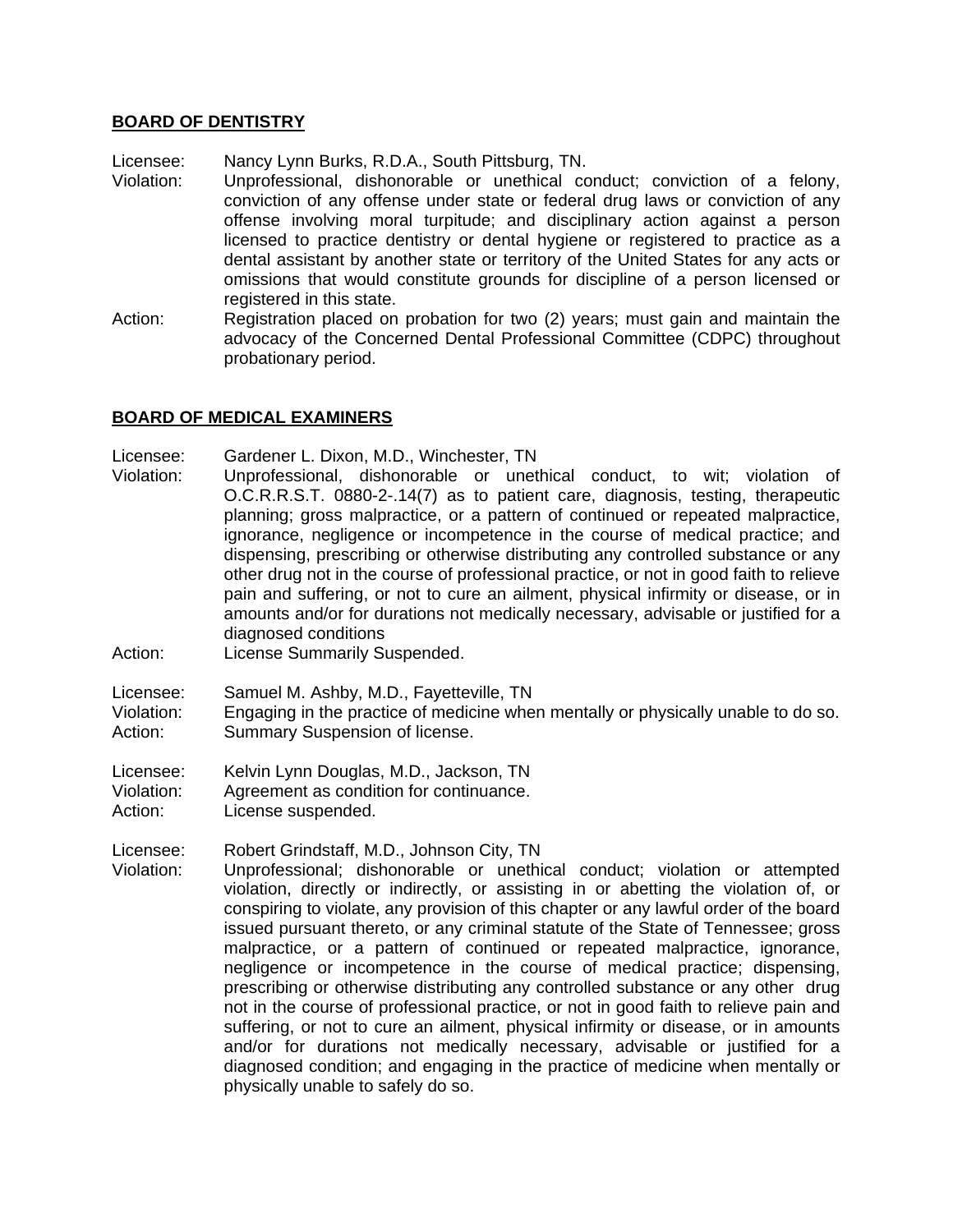|                                    | conditions; and assessed costs.                                                                                                                                                                                                                                                                                                                                                                                                                                                                                                                                                                                    |
|------------------------------------|--------------------------------------------------------------------------------------------------------------------------------------------------------------------------------------------------------------------------------------------------------------------------------------------------------------------------------------------------------------------------------------------------------------------------------------------------------------------------------------------------------------------------------------------------------------------------------------------------------------------|
| Licensee:<br>Violation:            | Radwan Khuri, M.D., Memphis, TN<br>Disciplinary action against a person licensed to practice medicine by another<br>state or territory of the United States for any acts or omissions that would<br>constitute grounds for discipline of a person licensed in this state.                                                                                                                                                                                                                                                                                                                                          |
| Action:                            | License Reprimanded shall not supervise nurse practitioners or physician<br>assistants unless he is residing in and practicing in the same state as the<br>supervisee; and assessed costs.                                                                                                                                                                                                                                                                                                                                                                                                                         |
| Licensee:<br>Violation:            | Roswell Tempest Lowry, M.D., Cornelius, NC<br>Disciplinary action against a person licensed to practice medicine by another<br>state or territory of the United States for any acts or omissions that would<br>constitute grounds for discipline of a person licensed in this state.                                                                                                                                                                                                                                                                                                                               |
| Action:                            | Shall not be reinstated or renewed; and assessed costs.                                                                                                                                                                                                                                                                                                                                                                                                                                                                                                                                                            |
| Licensee:<br>Violation:            | Pamela D. Murray, M.D. Memphis, TN<br>Gross malpractice, or a pattern of continued or repeated malpractice, ignorance,<br>negligence or incompetence in the course of medical practice.                                                                                                                                                                                                                                                                                                                                                                                                                            |
| Action:                            | Must meet certain terms and conditions; and assessed costs.                                                                                                                                                                                                                                                                                                                                                                                                                                                                                                                                                        |
| Licensee:<br>Violation:<br>Action: | Kevin Joseph Saunders, M.D., Nashville, TN<br>Failed to properly maintain sufficient continuing education credits.<br>Assessed \$250.00 in civil penalties; must provide proof of six and one quarter<br>(6.25) hours of continuing education credits within one-hundred eighty (180) days<br>and an additional ten (10) hours within two (2) years.                                                                                                                                                                                                                                                               |
| Licensee:<br>Violation:<br>Action: | Tahnya D. See, M.D., Antioch, TN<br>No person shall practice medicine in any of its department within the state unless<br>and until such person has obtained a license from the board; unprofessional,<br>dishonorable or unethical conduct; and violation or attempted violation, directly or<br>indirectly, or assisting in or abetting the violation of, or conspiring to violate, any<br>provision of this chapter or any lawful order of the board issued pursuant hereto,<br>or any criminal statute of the state of Tennessee.<br>License revoked; must immediately surrender DEA Certificate; and assessed |
|                                    | costs.                                                                                                                                                                                                                                                                                                                                                                                                                                                                                                                                                                                                             |
| Licensee:<br>Violation:<br>Action: | Eric Lemuel Smith, M.D., Memphis, TN<br>Failed to properly maintain sufficient continuing education credits<br>Assessed \$690.00 in civil penalties; must provide proof of seventeen and one<br>quarter (17.25) hours of continuing education credits within one-hundred eighty<br>(180) days and an additional ten (10) hours within two (2) years.                                                                                                                                                                                                                                                               |
| Licensee:<br>Violation:<br>Action: | Ramesh Yalamanchili, M.D., Germantown, TN<br>Unprofessional; dishonorable or unethical conduct; and failed to timely complete,<br>sign and medically certify death certificates.<br>License Reprimanded; must meet certain terms and conditions; and assessed<br>costs.                                                                                                                                                                                                                                                                                                                                            |

Action: License placed on probation for two (2) years; must meet certain terms and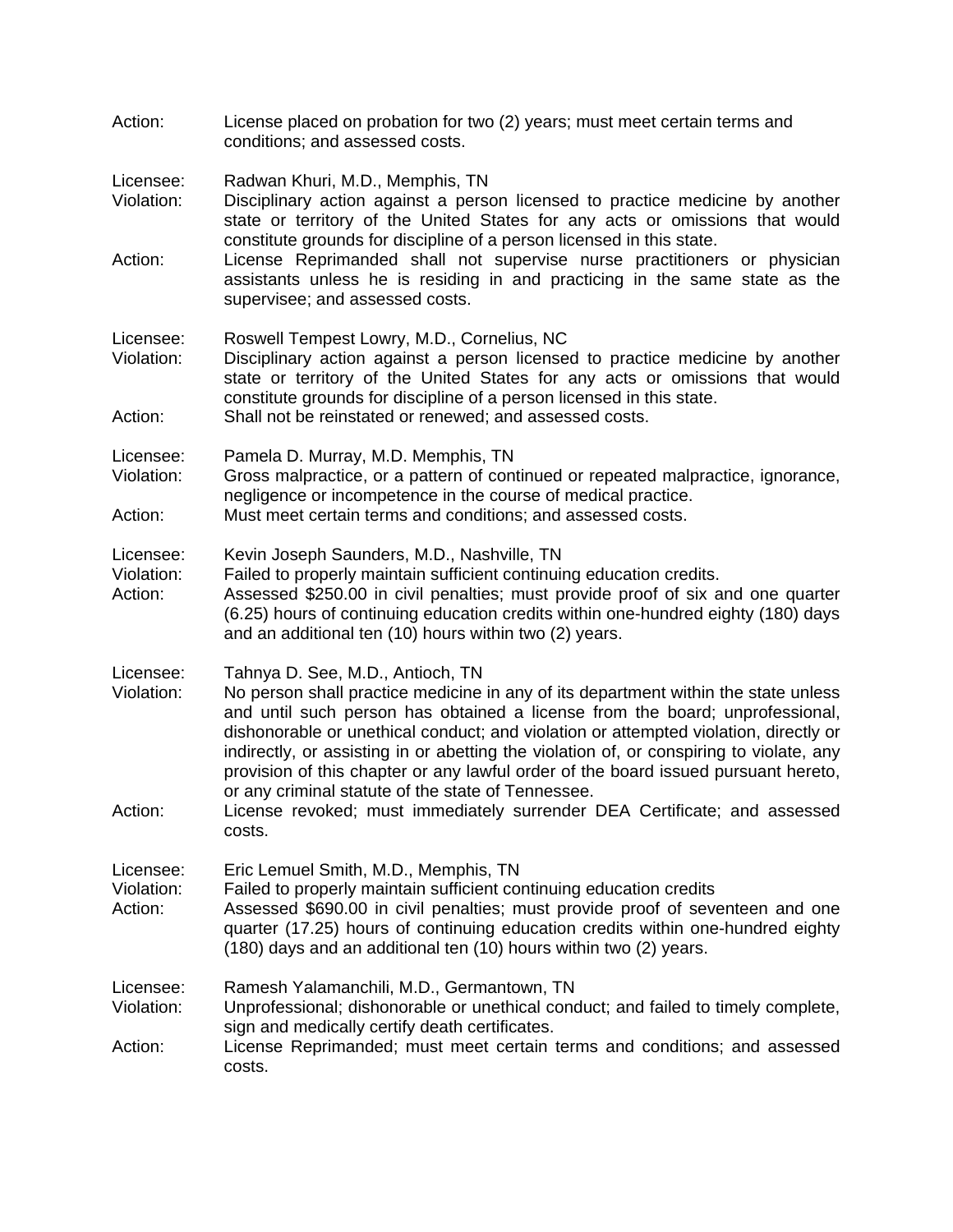## **BOARD OF NURSING HOME ADMINISTRATORS**

| Licensee:<br>Violation: | Judith C. Dexter, N.H.A., Kingsport, TN<br>Unfit or incompetent by reasons of negligence habits or other causes; and failure<br>to comply with all continuing education requirements.        |
|-------------------------|----------------------------------------------------------------------------------------------------------------------------------------------------------------------------------------------|
| Action:                 | Must complete and submit proof of 18 CE hours for 2007 and an additional 9<br>hours; and assessed \$500.00 civil penalty, plus costs.                                                        |
| Licensee:<br>Violation: | Jackie B. Jordan, Jr., N.H.A., Sevierville, TN<br>Unfit or incompetent by reasons of negligence habits or other causes; and failure<br>to comply with all continuing education requirements. |
| Action:                 | Must complete and submit proof of 18 CE hours for 2007 and an additional 9 CE<br>hours; and assessed \$100.00 civil penalty, plus costs.                                                     |

### **BOARD OF MEDICAL EXAMINERS' COMMITTEE ON PHYSICIAN ASSISTANTS**

| Licensee:  | Robert Laugherty, P.A., Dayton, GA.                                                                                                                                   |
|------------|-----------------------------------------------------------------------------------------------------------------------------------------------------------------------|
| Violation: | Disciplinary action in another state; and habitual intoxication or personal misuse                                                                                    |
| Action:    | or drugs.<br>License placed on probation to run concurrent with Georgia action; must maintain<br>advocacy with the Tennessee Professional Assistance Program (TNPAP). |

### **BOARD OF PHARMACY**

| Licensee:<br>Violation:            | Stephanie Broom, RT, Chattanooga, TN<br>Theft and diversion of controlled substances from the pharmacy without a<br>prescription from an authorized prescriber                                                                                                                                                                              |
|------------------------------------|---------------------------------------------------------------------------------------------------------------------------------------------------------------------------------------------------------------------------------------------------------------------------------------------------------------------------------------------|
| Action:                            | Revocation of registration                                                                                                                                                                                                                                                                                                                  |
| Licensee:<br>Violation:<br>Action: | Michael Clepper, DPH, Nashville, TN<br>Allowing unregistered individual to work in the pharmacy<br>\$200 civil penalty                                                                                                                                                                                                                      |
| Licensee:<br>Violation:<br>Action: | Robert E. Daniel, DPH, Dresden, TN<br>Allowing unregistered individual to work in the pharmacy<br>\$300 civil penalty                                                                                                                                                                                                                       |
| Licensee:<br>Violation:            | Kami Davis, RT, Harrison, TN<br>Theft and diversion of controlled substances from the pharmacy without a<br>prescription from an authorized prescriber                                                                                                                                                                                      |
| Action:                            | Revocation of registration                                                                                                                                                                                                                                                                                                                  |
| Licensee:<br>Violation:            | Betty Farmer, DPH, Bimidji, MN<br>Failure to keep the pharmacy prescription department secured; failure to<br>maintain the pharmacy practice site in a clean, orderly and sanitary<br>condition; kept outdated drugs on the pharmacy shelves; and failure to<br>maintain proper recordkeeping by failing to file prescriptions numerically. |
| Action:                            | License surrendered                                                                                                                                                                                                                                                                                                                         |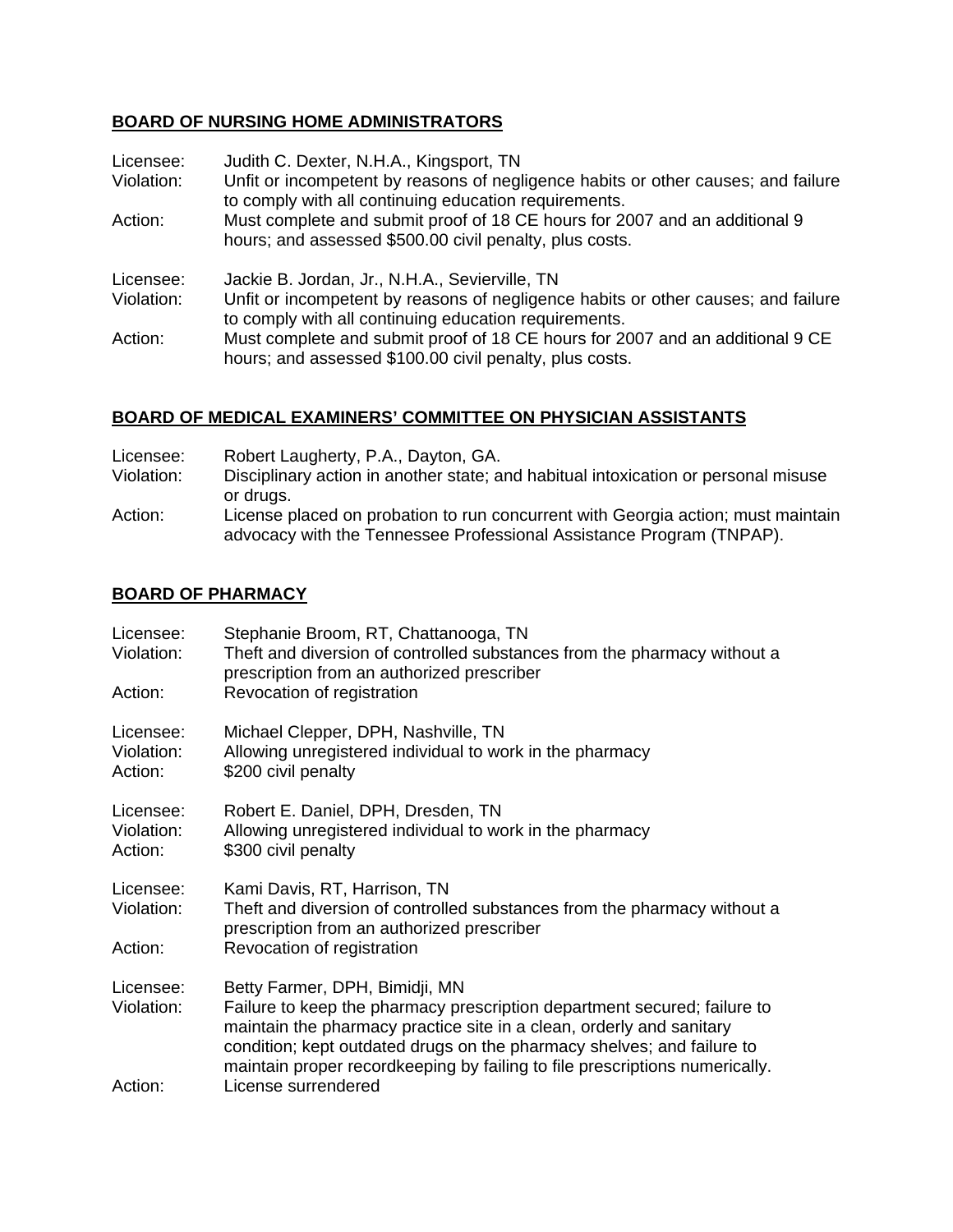| Licensee:<br>Violation:<br>Action: | Fred's Pharmacy #2361, McKenzie, TN<br>Failure to notify the Board immediately of the resignation or removal of<br>the previous individual who was serving as pharmacist in charge at the<br>pharmacy practice site<br>\$300 civil penalty |
|------------------------------------|--------------------------------------------------------------------------------------------------------------------------------------------------------------------------------------------------------------------------------------------|
| Licensee:<br>Violation:            | Delia Freeman, DPH, Hermitage, TN<br>Failure to complete period of internship and successfully complete the<br>MPJE for the reinstatement of her pharmacist license to practice<br>pharmacy.                                               |
| Action:                            | \$700 civil penalty                                                                                                                                                                                                                        |
| Licensee:<br>Violation:<br>Action: | Nathan R. Horton, DPH, Cane Ridge, TN<br>Allowing unregistered individual to work in the pharmacy<br>\$100 civil penalty                                                                                                                   |
| Licensee:<br>Violation:<br>Action: | Mart W. James, DPH, Dyersburg, TN<br>Allowing unregistered individual to work in the pharmacy<br>\$900 civil penalty                                                                                                                       |
| Licensee:<br>Violation:<br>Action: | Martha Jones, DPH, Jackson, TN<br>Failure to provide patient counseling<br>\$500 civil penalty                                                                                                                                             |
| Licensee:<br>Violation:<br>Action: | Jean Kolifrath, RT, Nashville, TN<br>Theft and diversion of controlled substances from the pharmacy without a<br>prescription from an authorized prescriber<br>Revocation of registration                                                  |
| Licensee:<br>Violation:<br>Action: | Beverly McCurry, DPH, Lenoir City, TN<br>Dispensed controlled substances from the pharmacy without a<br>prescription from an authorized prescriber<br>License placed on a two (2) year term of probation                                   |
| Licensee:<br>Violation:<br>Action: | David Park, DPH, Covington, TN<br>Altered prescriptions without authorization from the prescriber<br>License placed on a two (2) year term of probation                                                                                    |
| Licensee:<br>Violation:<br>Action: | James Raines, DPH, Bells, TN<br>Expired drugs on pharmacy shelves<br>\$500 civil penalty                                                                                                                                                   |
| Licensee:<br>Violation:<br>Action: | Raines Pharmacy, Bells, TN<br>Failure to provide patient counseling<br>\$1,000 civil penalty                                                                                                                                               |
| Licensee:<br>Violation:<br>Action: | Shirley Reed, RT, Tellico Plains, TN<br>Theft and diversion of controlled substances from the pharmacy without a<br>prescription from an authorized prescriber<br>Revocation of registration                                               |
|                                    |                                                                                                                                                                                                                                            |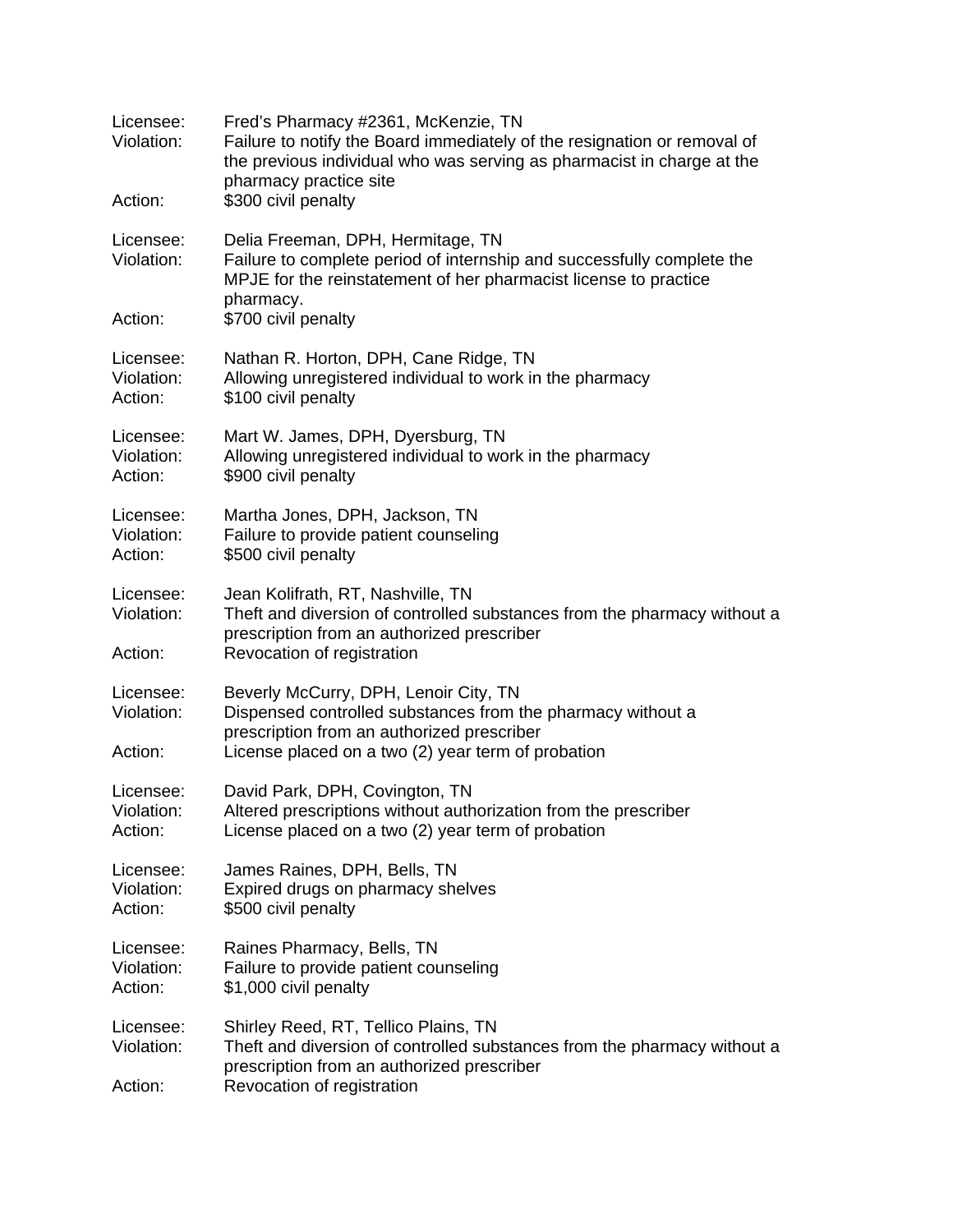| Licensee:                          | Jennifer Tritt, DPH, Bells, TN                                                                                                                                                                                                                   |
|------------------------------------|--------------------------------------------------------------------------------------------------------------------------------------------------------------------------------------------------------------------------------------------------|
| Violation:                         | Failure to provide patient counseling                                                                                                                                                                                                            |
| Action:                            | \$500 civil penalty                                                                                                                                                                                                                              |
| Licensee:                          | Rite Aid Pharmacy #1151, Dunlap, TN                                                                                                                                                                                                              |
| Violation:                         | Failure to provide patient counseling                                                                                                                                                                                                            |
| Action:                            | \$1,000 civil penalty                                                                                                                                                                                                                            |
| Licensee:<br>Violation:<br>Action: | WalMart Pharmacy #10-0238, Pulaski, TN<br>Failure to notify the Board about the pharmacist in charge's absence from<br>the pharmacy practice site because of a disability for a period that<br>exceeded thirty (30) days.<br>\$250 civil penalty |
| Licensee:                          | WalMart Pharmacy #10-1561, Memphis, TN                                                                                                                                                                                                           |
| Violation:                         | Failure to provide patient counseling                                                                                                                                                                                                            |
| Action:                            | \$500 civil penalty                                                                                                                                                                                                                              |
| Licensee:                          | George Young, DPH, Ooltewah, TN                                                                                                                                                                                                                  |
| Violation:                         | Failure to provide patient counseling                                                                                                                                                                                                            |
| Action:                            | \$250 civil penalty                                                                                                                                                                                                                              |

### **ABUSE REGISTRY PLACEMENTS**

| Individual: | Christina Jackson, Chattanooga, TN       |
|-------------|------------------------------------------|
| Abuse:      | Misappropriation                         |
| Action:     | <b>Placed on Abuse Registry</b>          |
| Individual: | Pam Martin, Harriman, TN                 |
| Abuse:      | Misappropriation                         |
| Action:     | <b>Placed on Abuse Registry</b>          |
| Individual: | Davida Wyatt, Chattanooga, TN            |
| Abuse:      | Neglect                                  |
| Action:     | <b>Placed on Abuse Registry</b>          |
| Individual: | Shontae Rudolph, Memphis, TN             |
| Abuse:      | Misappropriation                         |
| Action:     | <b>Placed on Abuse Registry</b>          |
| Individual: | Shasta Dawn Cope Collins, Sneedville, TN |
| Abuse:      | Misappropriation                         |
| Action:     | <b>Placed on Abuse Registry</b>          |
| Individual: | Lisa A. Patterson, Lake City, TN         |
| Abuse:      | Physical                                 |
| Action:     | <b>Placed on Abuse Registry</b>          |